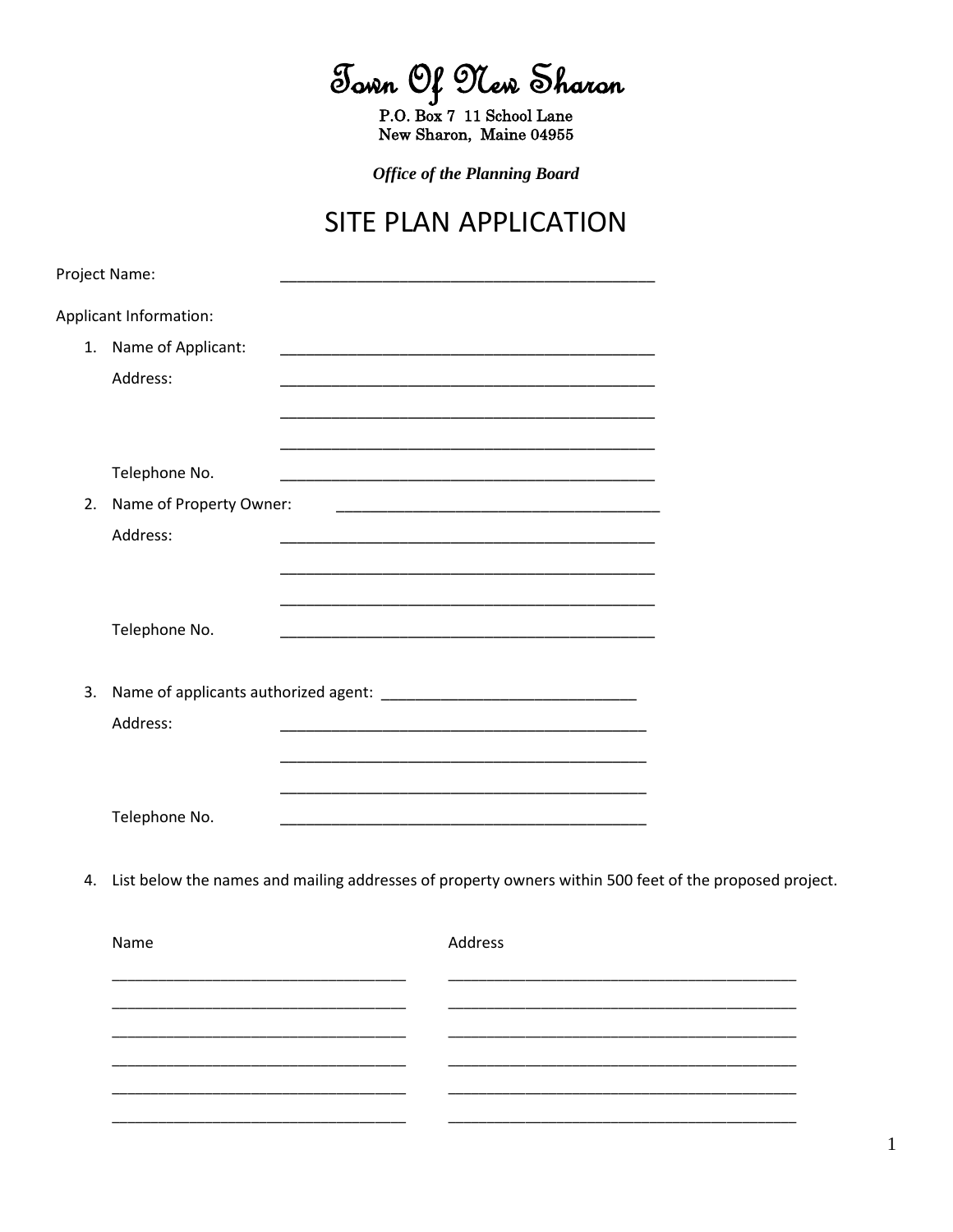5. Nature of Project: Please describe the nature of the proposed project including: total floor area, type of materials/products to be handled, hours of operation and other information to familiarize the Board with your application. (Attach additional pages if necessary).

| 6. | Name of person and address to which all correspondence regarding this application should be sent to:                                                                   |
|----|------------------------------------------------------------------------------------------------------------------------------------------------------------------------|
|    |                                                                                                                                                                        |
|    |                                                                                                                                                                        |
|    |                                                                                                                                                                        |
| 7. | If applicant is a corporation, check if licensed in Maine. $\perp$<br>$\mathsf{l}$ Yes<br><b>No</b>                                                                    |
|    | If yes, please attach a copy of State registration.                                                                                                                    |
|    |                                                                                                                                                                        |
| 8. | What legal interests does the applicant have in the property to be developed (ownership, option, purchase and<br>sales, contract, other)? Attach evidence of interest. |
|    |                                                                                                                                                                        |
|    |                                                                                                                                                                        |
|    |                                                                                                                                                                        |
| 9. | What interest does the applicant have in any abutting property?                                                                                                        |
|    |                                                                                                                                                                        |
|    |                                                                                                                                                                        |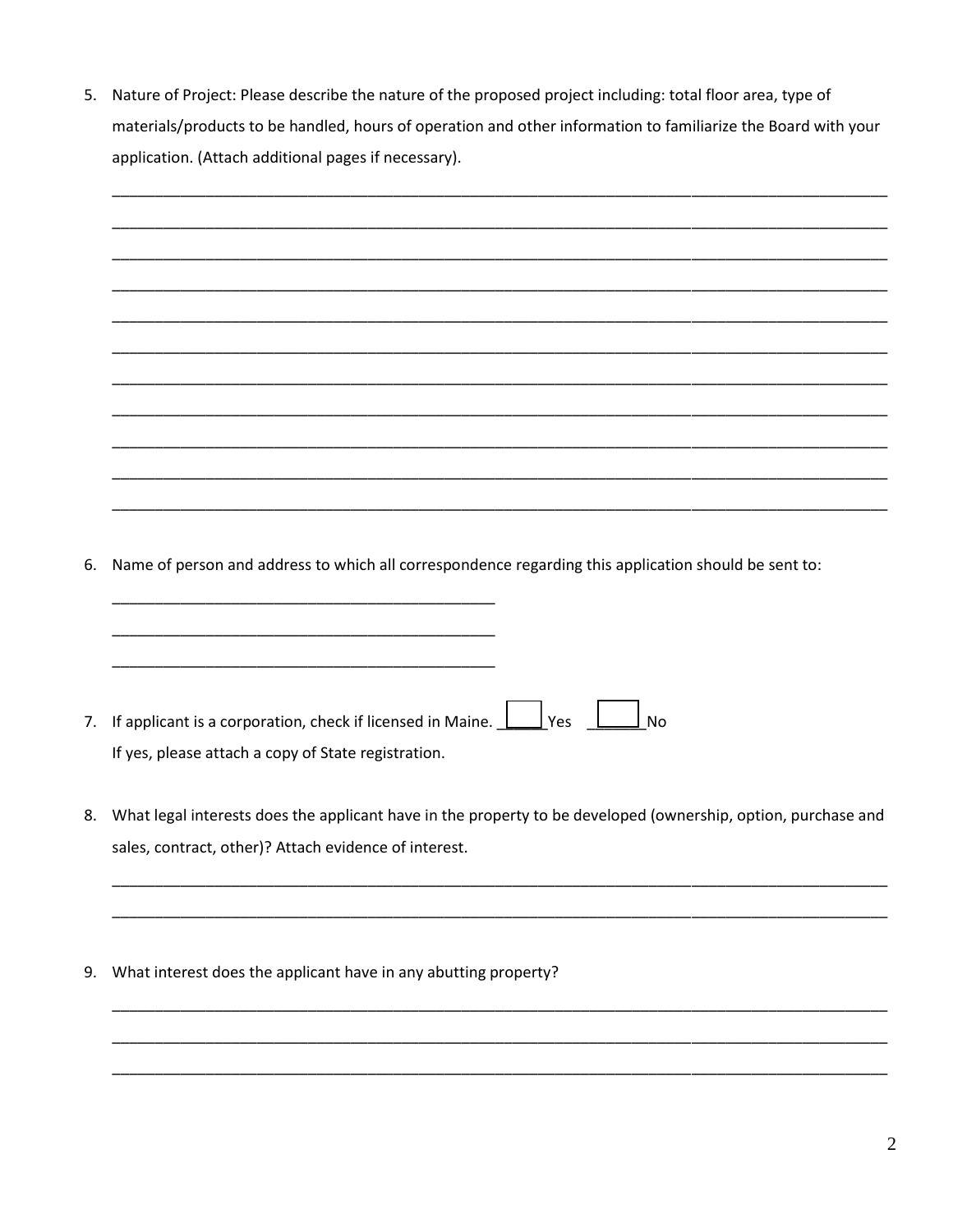## LAND INFORMATION

- 1. Location of property:
	- From Registry of Deeds Book \_\_\_\_\_\_\_\_

Page\_\_\_\_\_\_\_ From New Sharon Tax Maps Map

 $Lot$ 

2. Acreage of parcel?

- 3. Acreage to be developed? \_\_\_\_\_\_\_\_\_\_\_\_\_\_\_\_\_\_\_\_\_\_\_\_\_\_
- 4. Is any portion of the property within 250' of the high-water mark of any pond, river or stream?  $\Box$  Yes \_\_\_\_\_\_No
- 5. Is any portion of the property within a special flood hazard area as defined by the Town of New Sharon's Flood Hazard maps?  $\Box$  Yes  $\Box$  No
- 6. Is the project located on a mapped sand and gravel aquifer?  $\boxed{\phantom{\cdot}}$  Yes  $\boxed{\phantom{\cdot}}$  No
- 7. Provide a map prepared at a scale of not less than (1) inch to 50 feet and shall include: See section 4.B.1. a-j of New Sharon Site Plan Review Ordinance.

State below the estimated cost of the project, as proposed in the application, and itemize major categories including estimated costs of activities to be devoted to minimizing or preventing adverse effects on the surrounding environment during construction and/or operation of the project.

| Legal<br><u> 1980 - Johann Barn, mars eta bainar eta bainar eta baina eta baina eta baina eta baina eta baina eta baina e</u> |                                            |
|-------------------------------------------------------------------------------------------------------------------------------|--------------------------------------------|
|                                                                                                                               |                                            |
|                                                                                                                               |                                            |
|                                                                                                                               |                                            |
|                                                                                                                               |                                            |
| Total                                                                                                                         | Note: Escrow fund deposit 2% of this total |

Attach a statement as to how you plan to finance the project.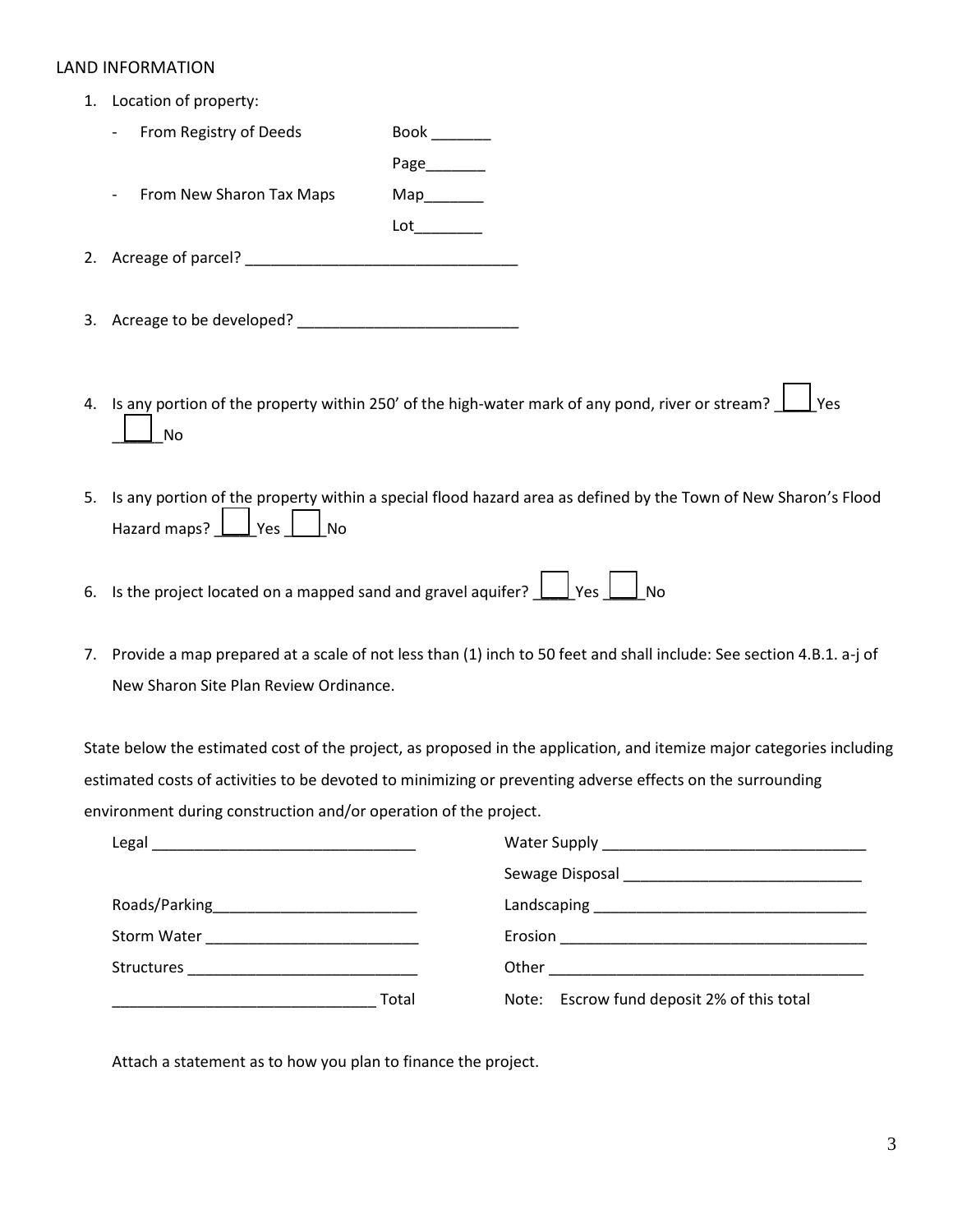## DEVELOPMENT INFORMATION

- 1. Gross floor area: \_\_\_\_\_\_\_\_\_\_\_\_\_\_\_\_\_\_\_\_\_
- 2. Percentage of lot to be covered by structures and parking:

| 3. Method of Infrastructure: |                            |  |
|------------------------------|----------------------------|--|
| a. Water supply              |                            |  |
| b. Sewage disposal           |                            |  |
| Fire protection<br>c.        |                            |  |
| d. Electricity               |                            |  |
| e. Solid waste disposal      |                            |  |
|                              | 4. Type of on-sight signs: |  |
|                              |                            |  |
|                              |                            |  |

6. Describe the proposed erosion and sedimentation control methods to be employed during construction and maintenance of the proposed project.

\_\_\_\_\_\_\_\_\_\_\_\_\_\_\_\_\_\_\_\_\_\_\_\_\_\_\_\_\_\_\_\_\_\_\_\_\_\_\_\_\_\_\_\_\_\_\_\_\_\_\_\_\_\_\_\_\_\_\_\_\_\_\_\_\_\_\_\_\_\_\_\_\_\_\_\_\_\_\_\_\_\_\_\_\_\_\_\_\_

\_\_\_\_\_\_\_\_\_\_\_\_\_\_\_\_\_\_\_\_\_\_\_\_\_\_\_\_\_\_\_\_\_\_\_\_\_\_\_\_\_\_\_\_\_\_\_\_\_\_\_\_\_\_\_\_\_\_\_\_\_\_\_\_\_\_\_\_\_\_\_\_\_\_\_\_\_\_\_\_\_\_\_\_\_\_\_\_\_

\_\_\_\_\_\_\_\_\_\_\_\_\_\_\_\_\_\_\_\_\_\_\_\_\_\_\_\_\_\_\_\_\_\_\_\_\_\_\_\_\_\_\_\_\_\_\_\_\_\_\_\_\_\_\_\_\_\_\_\_\_\_\_\_\_\_\_\_\_\_\_\_\_\_\_\_\_\_\_\_\_\_\_\_\_\_\_\_\_

\_\_\_\_\_\_\_\_\_\_\_\_\_\_\_\_\_\_\_\_\_\_\_\_\_\_\_\_\_\_\_\_\_\_\_\_\_\_\_\_\_\_\_\_\_\_\_\_\_\_\_\_\_\_\_\_\_\_\_\_\_\_\_\_\_\_\_\_\_\_\_\_\_\_\_\_\_\_\_\_\_\_\_\_\_\_\_\_\_